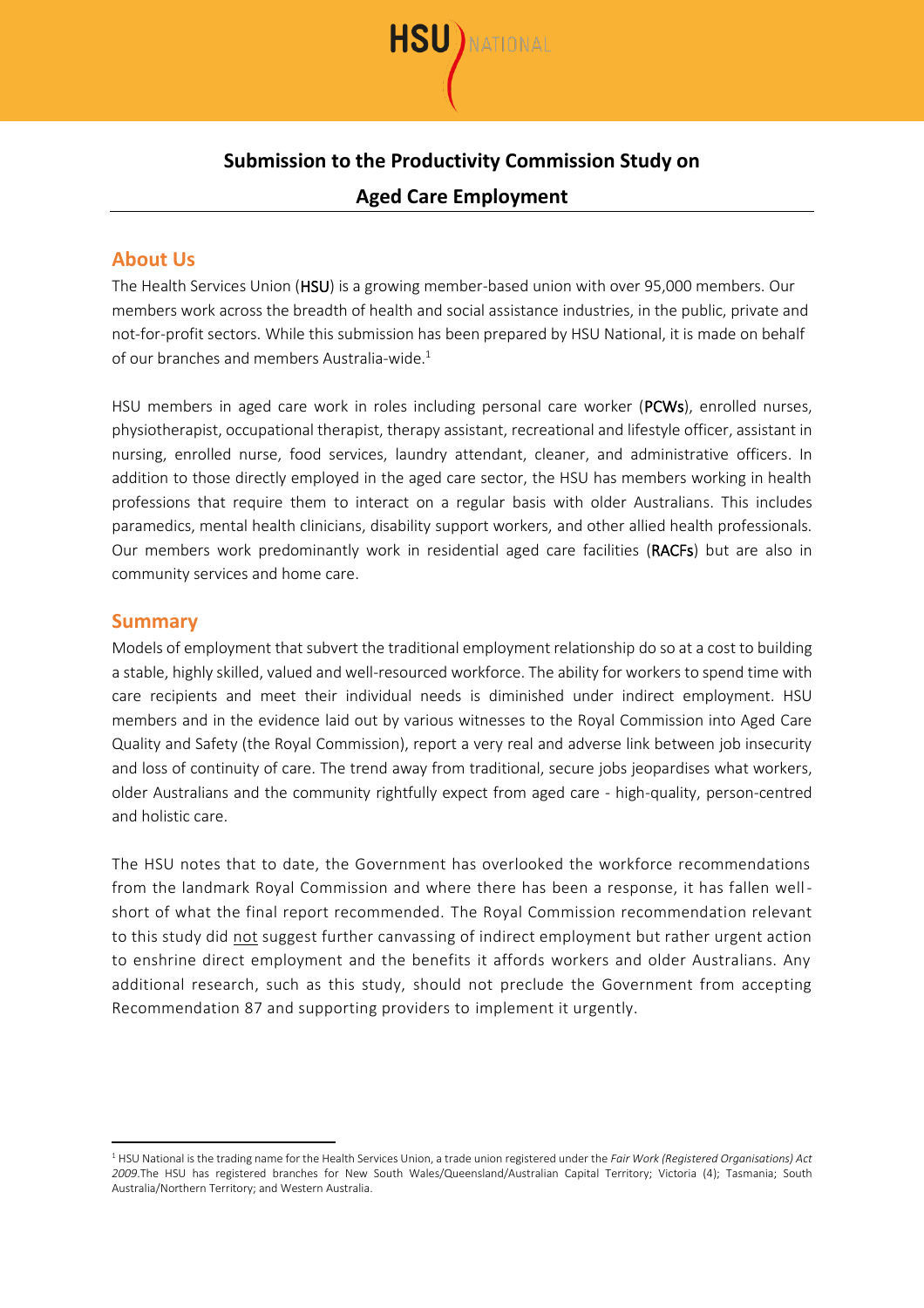## **The extent of insecure employment in aged care**

HSU members across the health and social assistance industries will attest that insecure work is rife and on the rise. 2 In aged care, 78% of the residential 'direct care workforce' is part-time and 10% is casual or contract. In home care, 'three-quarters of all… direct care workers are permanent part-time' and 14% are casual.<sup>3</sup> In home and community care, especially in disability, over a quarter of providers report a preference for hiring people under non-direct (agency/labour hire, brokered, externally contracted and the self-employed) arrangements.

It is critical to recognise that a 'traditional' model of employment does not guarantee job security. For example, part-time employees rely on agreement at the commencement of employment as to the days they will work and the start and finish times on each of those days. With that agreement should come an ability to structure their lives accordingly, through receiving a reliable weekly income and having time to meet other responsibilities such as caregiving for loved ones, or study commitments. However, there has been a marked increase in low and 'zero-hour' part-time contracts. Under these contracts, there is no regular agreed pattern of work, weekly wages become variable, and the worker's roster can be filled entirely with "additional hours" at no extra (overtime) pay. HSU members on these part-time contracts regularly report concerns relating to inconsistency of hours and having to subsidise wages through additional jobs.

The HSU draws attention to the increasing prevalence of non-traditional employment models across a wide range of occupations in aged care, not just personal care and nursing. Since the removal of stringent workforce reporting under the *Aged Care Act 1997*, the HSU has witnessed an increase in nondirect care roles, namely catering, laundry and cleaning, being contracted out. These workers are commonly engaged via complex sub-contracting arrangements. There is a preference for this practice in these ancillary roles as it provides a cost-saving mechanism for providers, with no accompanying regulatory scrutiny or endeavour to understand the full impact of these employment structures on care quality.

Similarly, due to funding constraints and a regulatory vacuum, providers are not required to engage allied health professionals as a regular part of care teams in RACFs or for their services to be automatically captured in home care packages. There has been a subsequent increase in these workers moving to independent contractor arrangements. For older Australians, the result is inconsistent access to allied health. These services end up being provided at a time of crisis for the older person, rather than in the preventative, restorative and reablement stages of care.

The Royal Commission was unequivocal that 'getting the aged care workforce right is vital to the success of any future aged care system' and that this requires a comprehensive set of interrelated measures to be urgently enacted.<sup>4</sup> Job security is one of the most pressing issues. Defining the problem with a narrowscope limits the policy responses that are taken to address the issues arising from job insecurity.

<sup>&</sup>lt;sup>2</sup> Here, we use insecure work to refer to independent contractors and gig-economy workers, as defined in the Issues Paper, as well as other forms of non-traditional and non-direct employment.

<sup>3</sup> Department of Health 2017, '2016 National Aged Care Workforce Census and Survey – The Aged Care Workforce', report, pp. 10 and 67.

<sup>4</sup> Royal Commission into Aged Care Quality and Safety, 'Care, Dignity and Respect,' Final Report, Volume 3A, Chapter 12, p. 371.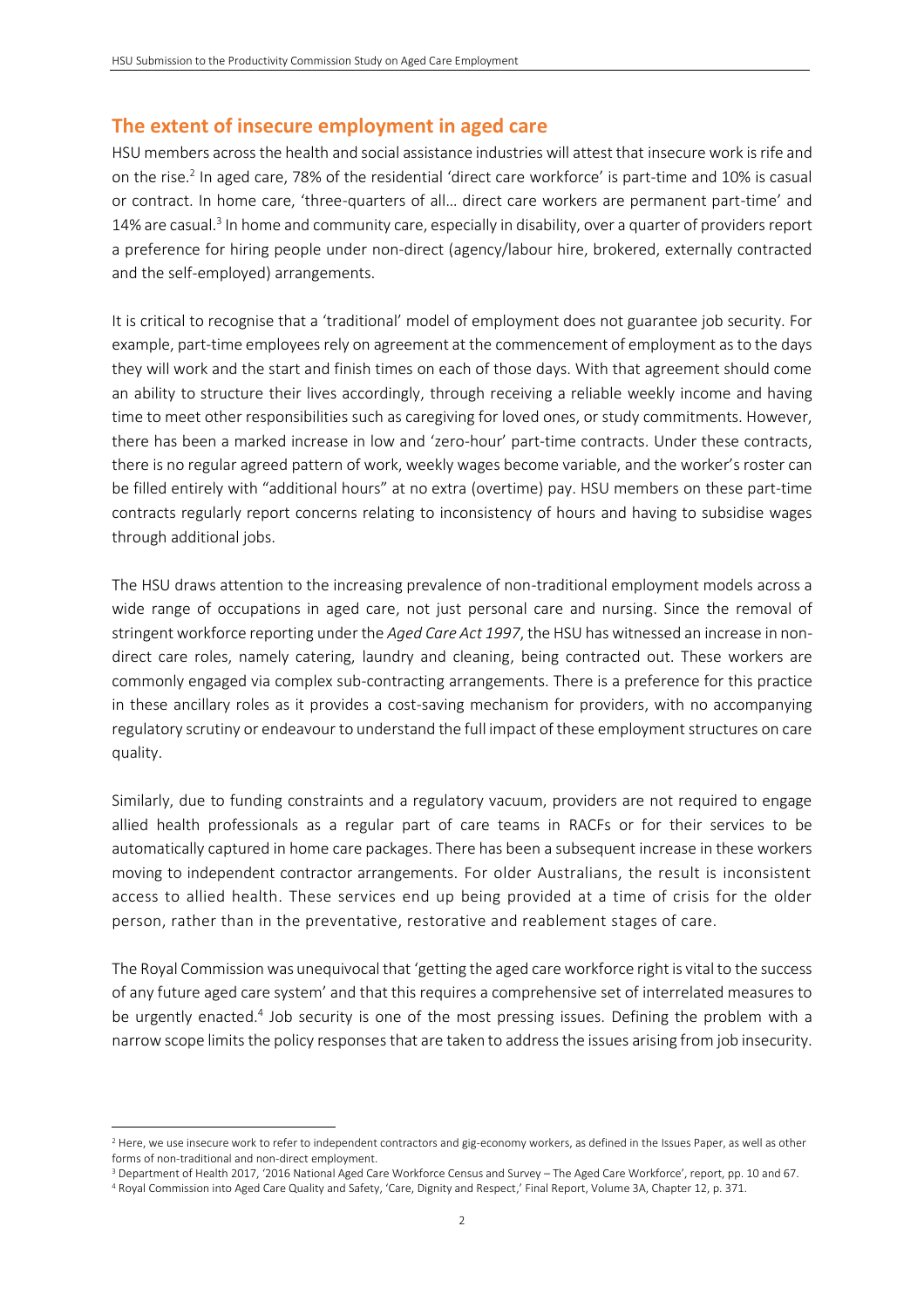#### **Flexibility and job security are not mutually exclusive**

Every aged care worker should have access to fair pay and working conditions. Their employment should allow them meaningful social and economic participation in life. At the same time, employers must remain financially viable and able to accommodate the individual needs of older Australians using their services. The HSU recognises that permanent workforces may need supplementing with flexible labour, and that workers themselves may opt for flexibility.

There is nothing within traditional, direct employment that prevents flexibility and security for all parties. Employment under casual and fixed-term contracts directly held with an employer, for example, can offer this kind of labour agility while affording workers essential entitlements such as paid leave, superannuation and workers' compensation. The social and economic toll of missing out can be immense, particularly for the aged care workforce which is predominantly female and already disadvantaged by wage inequality and the low valuing and wages of 'feminised' work. At a time when costs of living are becoming unmanageable for many, it is counterproductive to place further downward pressure on wages and entitlements. The HSU draws the Commission's attention to evidence to the Royal Commission that 'the apportioning of these costs of the labour process to the worker, in addition to the lack of paid [entitlements] and other protections in Australian employment regulation, suggests an inevitable erosion of the hourly rate of pay'.<sup>5</sup> We also encourage this study to review the HSUs evidence in the work value case currently before the Fair Work Commission, lodged in response to the recommendation of the Royal Commission.<sup>6</sup>

The introduction of on-demand platforms in care work reduces the preferencing of direct employment and removes genuine choice for job security from the worker. Secure, permanent work (full or parttime excluding low and zero-hour contracts as described above) must be offered as a first and genuine choice to workers who nominate for flexible work. Similarly, the right to convert from casual to or contract to permanent work must also be available. Workers and older Australians using on-demand platforms are far less likely, if at all, to receive any education on the shifting of costs and liabilities to them through these applications.<sup>7</sup> The associated direct and indirect cost of non-direct employment and the negative impact it has on care quality is well-covered by the Royal Commission and other inquiries.<sup>8</sup> The HSU refers the Commission to these reports. We reiterate our position that these models of employment provide a deliberate circumvention of employer rights and responsibilities under the *Fair Work Act 2009* (Cth). This is unacceptable and action must be taken swiftly to ensure flexibility does not come at the significant detriment to workers and older persons.

#### **Striking the right balance: Mable (gig) versus Hireup**

We have identified two competing on-demand models that have emerged in the aged care and disability sectors. The table below identifies the differing features of the two models by comparing the practices of the most used providers under each model.

<sup>5</sup> Royal Commission into Aged Care Quality and Safety, 'Care, Dignity and Respect,' Final Report, Volume 3A, Chapter 12, p. 429.

<sup>6</sup> Royal Commission into Aged Care Quality and Safety, 'Care, Dignity and Respect,' Final Report, Volume 3A, Chapter 12, p. 415.  $7$  Ibid 5.

<sup>8</sup> For example, Senate Select Committee Senate Select Committee on Job Security 2021; Inquiry into the Victorian On-Demand Workforce 2018.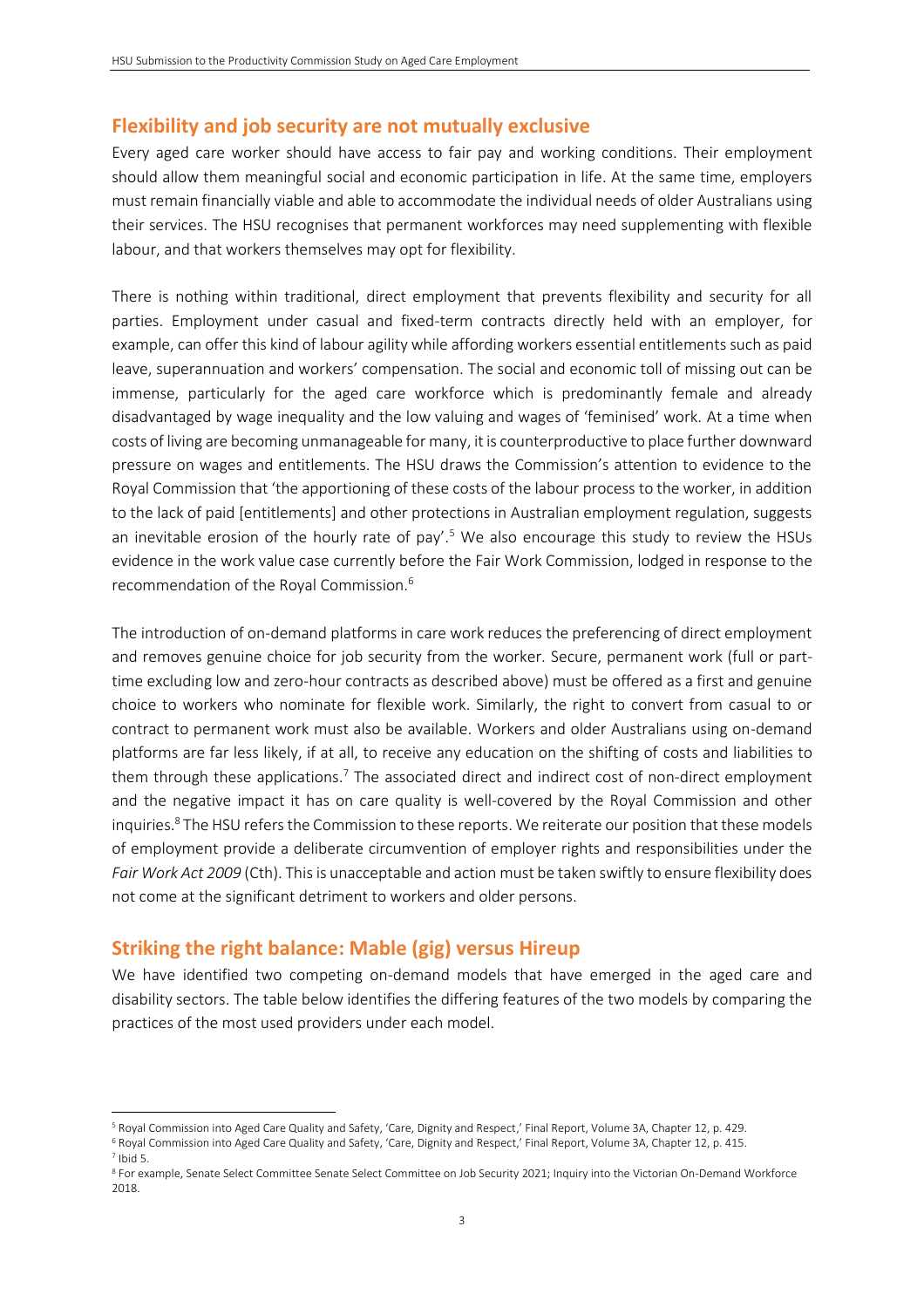|                          | <b>Direct Employment (Casual)</b>     | <b>Independent Contracting</b>           |
|--------------------------|---------------------------------------|------------------------------------------|
|                          | Hireup                                | Mable                                    |
|                          | https://hireup.com.au/                | https://mable.com.au/                    |
| Engagement               | Workers are directly employed by      | Independent contractor model. Mable      |
| model                    | Hireup as casual employees. Hireup    | provides a matching service through      |
|                          | provides an online matching service   | its website and support workers          |
|                          | between support-recipients and        | operate as independent contractors,      |
|                          | support workers through its website.  | negotiating a rate with the support-     |
|                          |                                       | recipient.                               |
| <b>NDIS Registration</b> | Registered NDIS provider              | Not a registered NDIS provider in any    |
|                          |                                       | jurisdiction. Individual workers may be  |
|                          |                                       | registered.                              |
| Platform<br>costs        | Users pay a set price to Hireup       | Users pay a flat 5% on top of the        |
| (users)                  | depending on when support is          | hourly rate they have negotiated with    |
|                          | provided. For a weekday shift         | the support worker.                      |
|                          | performed between 6am and 8pm,        |                                          |
|                          | Hireup charges \$51.07 to the service |                                          |
|                          | recipient. Rates vary depending on    |                                          |
|                          | whether the support is delivered on a |                                          |
|                          | weekday (day/evening/night),          |                                          |
|                          | weekend, public holiday.              |                                          |
| Platform<br>fees         | Nil.                                  | Workers pay a 10% service fee            |
| (workers)                |                                       | deducted from their negotiated           |
|                          |                                       | hourly rate.                             |
| Wage regulation          | As the direct employer, Hireup is     | Mable's policy dictates that workers     |
|                          | bound by the minimum terms and        | cannot enter an hourly rate of less      |
|                          | conditions prescribed in the relevant | than \$25. Mable suggests personal       |
|                          | Modern Award - Social, Community,     | care rates of between \$28 and \$40.9    |
|                          | Home Care and Disability Services     |                                          |
|                          | Industry Award 2010 (SCHADS)          |                                          |
| Superannuation           | As the direct employer, Hireup pays   | Mable does not pay superannuation        |
|                          | the 10% superannuation guarantee to   | to support workers, instead workers      |
|                          | its employees.                        | are encouraged to negotiate a price      |
|                          |                                       | that would cover the 10%                 |
|                          |                                       | superannuation guarantee                 |
| Insurance                | Hireup states that it provides its    | Mable states that it provides            |
|                          | employees with workers                | professional indemnity, public liability |
|                          | compensation insurance and            | and personal accident insurance          |
|                          | professional indemnity insurance.     | (including journey insurance) to all     |
|                          |                                       |                                          |
|                          |                                       | workers who deliver support through      |

<sup>9</sup> See[: https://blog.mable.com.au/blog/care-workers/setting-indicative-rates-mable/?\\_ga=2.43545958.27907279.1550612363-](https://blog.mable.com.au/blog/care-workers/setting-indicative-rates-mable/?_ga=2.43545958.27907279.1550612363-2132846583.1548050034) [2132846583.1548050034](https://blog.mable.com.au/blog/care-workers/setting-indicative-rates-mable/?_ga=2.43545958.27907279.1550612363-2132846583.1548050034)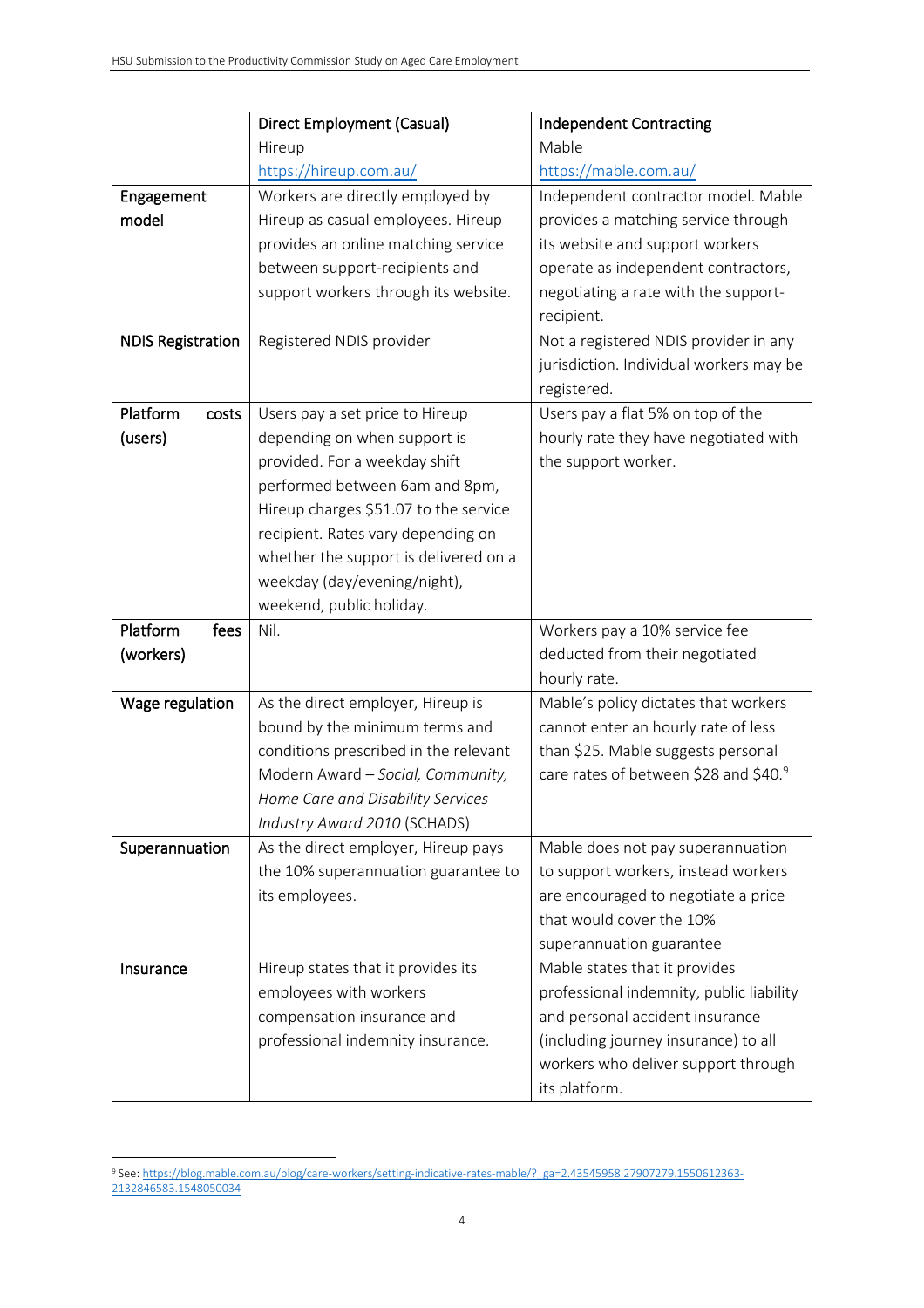The HSU submits that on-demand platforms that apply the independent contracting model (such as Mable) institutionalise wage theft. Looking at the disability sector, where on-demand work is increasingly common, allows a clear comparison of the minimum rate allowed by Mable (\$25.00 less 10% service fee) and the low range of the average weekday rate advised by Mable (\$38 less 10% service fee) against minimum wage, minimum Award wage and minimum Award wage for Certificate IV qualified disability support worker.



Figure 1: Comparison of total hourly remuneration for weekday, daytime support

As the table shows, the minimum rate allowed by Mable on its platform (less the 10% service fee) undercuts the legal minimum wage for a casual employee receiving the 10% superannuation guarantee by \$5.45 per hour or 1/5<sup>th</sup> of the legal minimum wage. Whilst on-demand platforms such as Mable would argue it is the responsibility of individual workers to negotiate a rate with a service user that reflects their own perceived value, HSU submits that Mable exerts a significant degree of control over support workers using its platform and that they ought to be classified as employees rather than independent contractors.<sup>10</sup> By misclassifying workers as "independent" contractors these types of ondemand platforms enable exploitative labour practices that provide these operators with a competitive advantage over more "traditional" service providers.

<sup>&</sup>lt;sup>10</sup> Before allowing a worker to use its platform, Mable requires workers to submit a Police Check, performs personal and professional reference checks and requires uploaded copies of qualifications (including certificates and transcripts) for workers performing personal care. This type of screening is carried out by disability service providers who directly employ workers and appears to be quite comprehensive for a service that markets itself merely as a matching service between workers and service recipients. See: [https://help.mable.com.au/knowledge](https://help.mable.com.au/knowledge-base/how-does-the-registration-process-for-care-workers-work/)[base/how-does-the-registration-process-for-care-workers-work/](https://help.mable.com.au/knowledge-base/how-does-the-registration-process-for-care-workers-work/)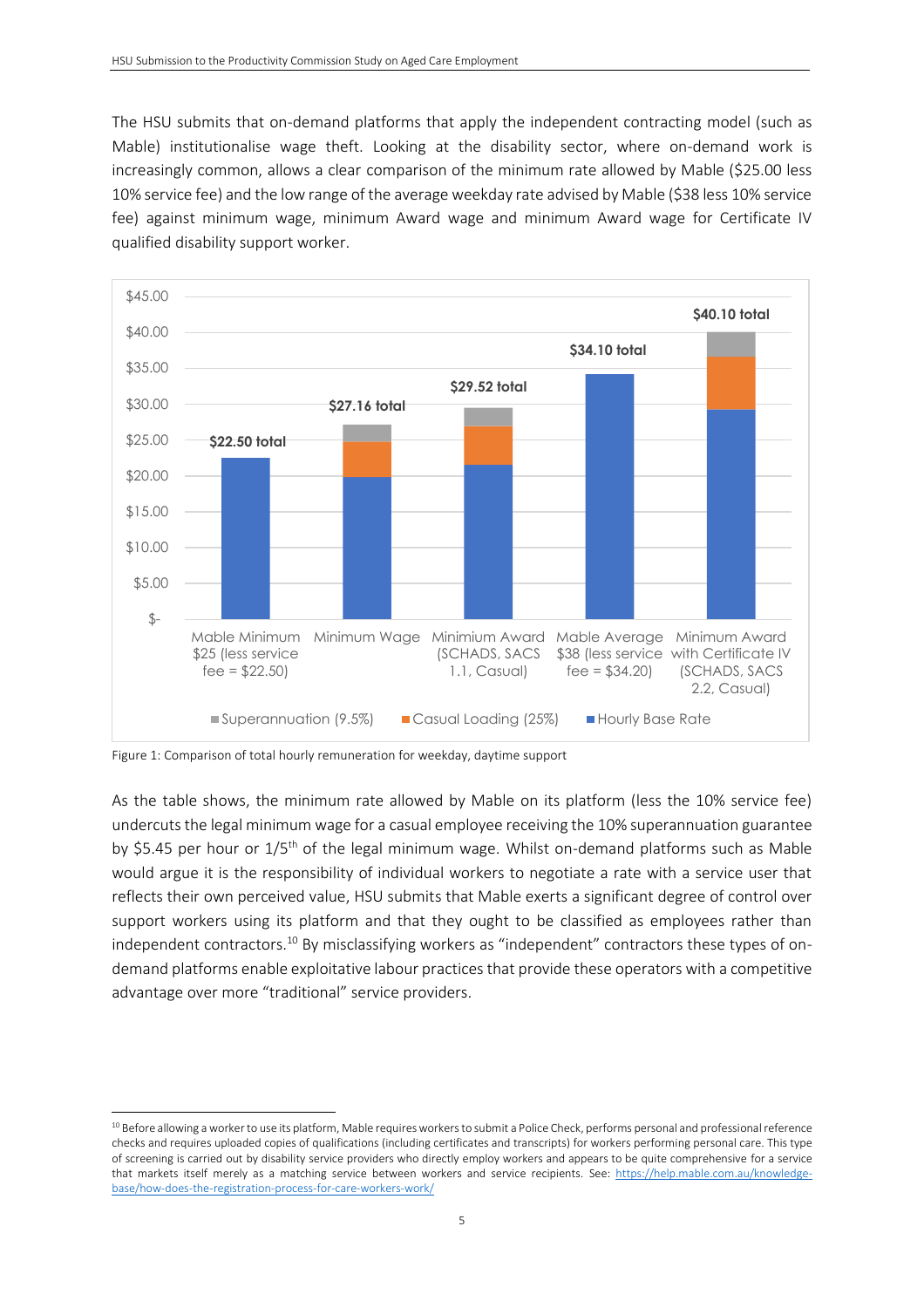### **The virtuous circle of care**

The HSU rejects any downplaying of the relationship between the terms and conditions of indirect employment with continuity and quality of care.<sup>11</sup> There is a wealth of research clearly demonstrating the link between high quality care, as conceptualised and experienced by aged care workers and older Australians, with high quality jobs and job satisfaction.<sup>12</sup> The evidence points to the need for employment policies and practices that facilitate a 'virtuous circle', in which good organisation of care work, good employment and working conditions, supportive management and an empowering work culture, relevant and accessible training, and job satisfaction underpin high quality, person-centred, holistic care. As outlined, indirect employment models do not accommodate these conditions necessary to a virtuous circle of care. In fact, the Royal Commission made clear that even traditional providers in aged care are struggling to foster positive work and care environments (noting this is due to a confluence of factors, some of which are well outside their control, for example funding). The promotion of indirect employment will only further compromise employment and care outcomes.

#### **COVID-19: exposing the risks of insecure work**

In aged care, the dominance of insecure work even for so-called permanent employees, along with substandard wages, forces people to subsidise financial insecurity by working for multiple employers, often across multiple job sites. It affects all groups of workers, from personal care, catering, cleaning, nursing, allied health to medical. On-demand platforms are capitalising on the financial vulnerabilities of workers holding multiple jobs are having to accept shifts at multiple work sites. The pernicious impact of insecure work has been felt no more than during the COVID-19 pandemic in aged care. The fault lines of poor employment practices were laid bare, and it was the workforce and older Australians who suffered. The HSU has therefore been alarmed by the Federal Government's preferencing of indirect employers during the pandemic despite the demonstrated and devastating impacts of job insecurity for older Australians over the past two years.

In April 2020, while the Tasmanian North-west and Newmarch House COVID-19 outbreaks escalated, the Commonwealth contracted Mable to provide surge workforce to the aged care sector for a fourweek period. The Commonwealth notified providers it would pay the wage costs for any workers contracted via the Mable app for COVID-19 surge purposes. The contract with Mable was worth nearly \$5.8 million and was awarded in a limited tender process. The scheme was available to Residential Aged Care, National Aboriginal and Torres Strait Islander Flexible Aged Care Program and Home Care Package providers. The take up of Mable by providers was low. In part this was due to the platform not having available workers in regional, rural and remote areas – reflecting the well-known issue of attraction and retention in these areas. The decision by the Federal Government to contract and promote Mable at this juncture in the pandemic, directly contradicted their own public health advice to limit movements and interaction with more people than necessary. It demonstrated the lack of understanding and absence of appetite to provide a workforce that is stable, sufficient in size and adequately supported through decent wages and conditions.

<sup>&</sup>lt;sup>11</sup> Issues Paper, p. 4.

<sup>12</sup> Meagher, G. Cortis, N. Charlesworth, S. Taylor, W, 2019, '*Meeting the social and emotional support needs of older people using aged care services*', UNSW Social Policy Research Centre, pp. 31-32.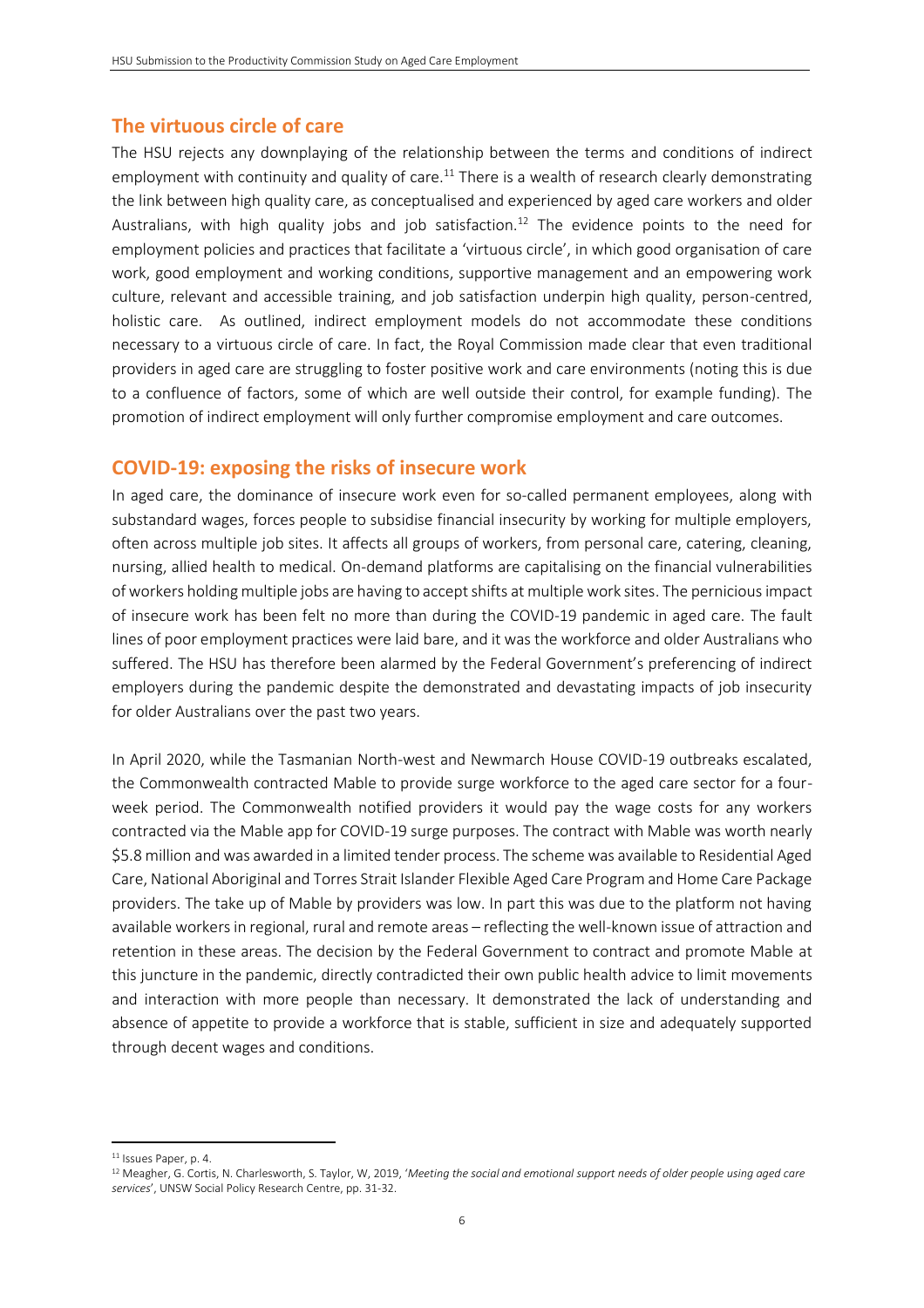### **Workforce perspectives**

In April 2022, the HSU surveyed its aged care members on the topic of indirect employment and other aged care industry issues. The survey was open for approximately, 2-weeks and produced a samplesize of 486. Almost all respondents worked in NSW (55%) and TAS (41.5%), a small number of respondents reported working in ACT, QLD, VIC and WA and no respondents were from SA or NT. This reflects HSU aged care coverage and where the survey was distributed.

Only 32 respondents (6.6%) reported working through an indirect employment arrangement for any of their current aged care jobs:

- 21 respondents (4.8%) reported working for an agency or labour-hire company.
- $\bullet$  3 respondents (0.7%) reported working through an online app.<sup>13</sup>
- 8 respondents (1.8%) reported they were self-employed and worked directly with client(s).

Due to the low numbers of respondents – the HSU is unable to provide robust data on the experiences of these indirectly employed members. At the same time, we do not believe that this low response rate implies low levels of indirect employment in aged care. Rather, as a survey distributed exclusively to union members, we believe the sample is biased towards workers employed in larger, more established workplaces with greater levels of union presence. Aged care workers in indirect employment – particularly those delivering in-home services – are difficult to reach and are generally less likely to be union members than traditionally employed workers.

#### Other Findings

Whilst the recent HSU survey did not provide enough data to properly analyse the experiences of aged care workers in indirect employment, we gathered data on other job quality measures for entirety of the sample which is summarised below:

#### **Demographics**

The overwhelming majority of respondents identified as female (86.9%) and were older – with just over half (50.1%) aged 55+ and a further 25% aged 45-54. Only 1 in 10 respondents was 34 years of age or younger. Nearly 1 in 5 respondents (19%) reported speaking a language other than English at home and 4.5% stated they were on a temporary work visa. Respondents were nearly all qualified, with 87.8% reporting their highest level of education relevant to their work in aged care being a Certificate III or above. The most common qualification was a Certificate III (41.4%) followed by a Certificate IV (25.6%).

#### Work Setting and Occupation

Respondents overwhelmingly worked in a residential aged care setting (92.9%). Only 6.6% reported working in an in-home setting with another 3.1% reporting they worked in community services and programs. Very few respondents worked across different aged care settings.

Nearly 2 in 3 respondents (63.2%) identified as personal care workers (variously described) and 8% identified as either registered or enrolled nurses or allied health professionals. Taken together, 71.2% of respondents worked in direct care roles. A further 21.5% of respondents identified working in nondirect care roles (food services, cleaning, laundry, administration, etc.) and 7.3% reported "other."

<sup>&</sup>lt;sup>13</sup> A further 4 respondents stated they had previously used an online app to secure aged care work but were no longer doing so.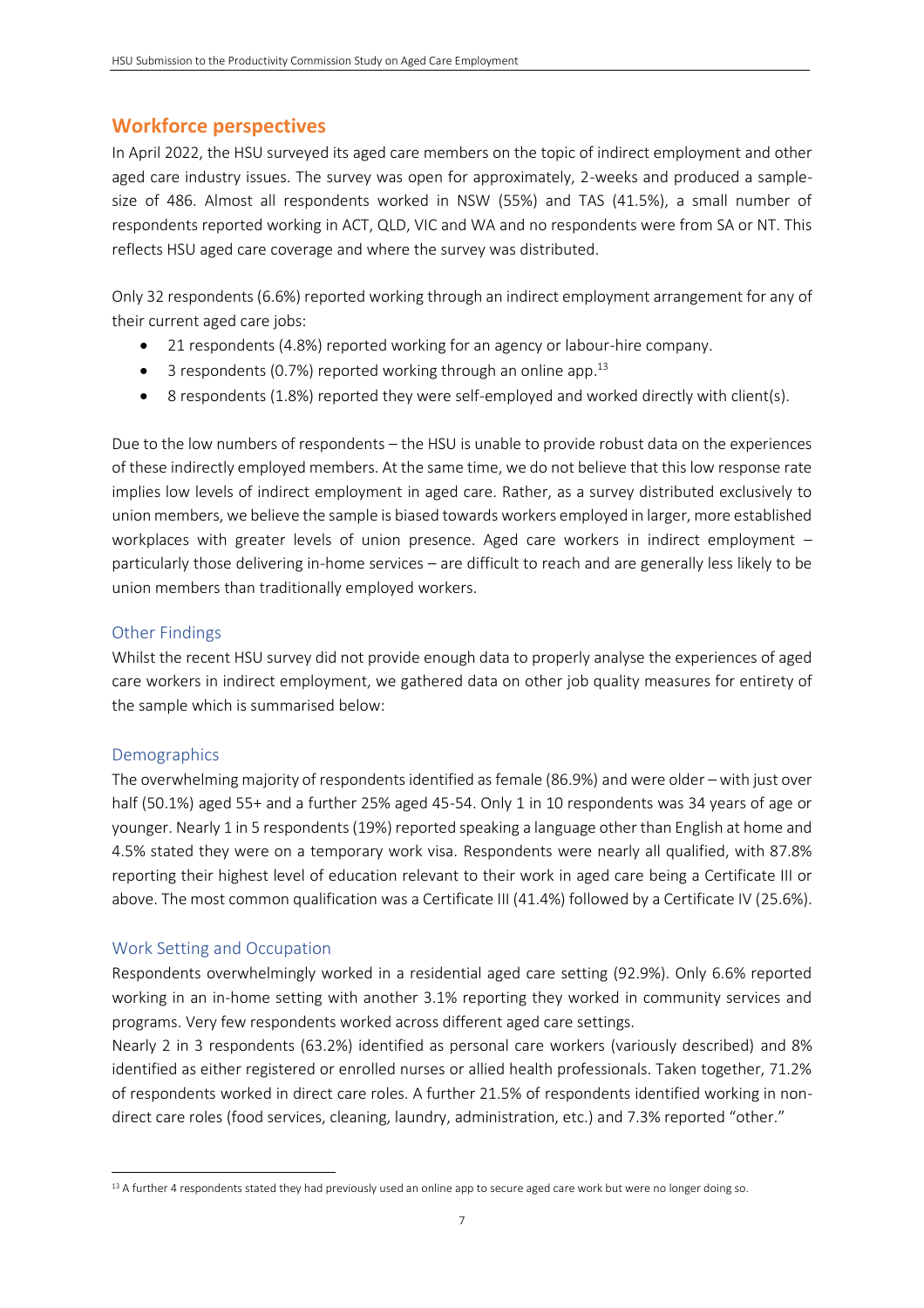### Working Hours and Job Security

Respondents were asked a set of agreement statements about their working time and job security which revealed that:

- Almost 1 in 3 (31.6%) disagreed that their working arrangements felt secure.
- 41.4% of respondents agreed with the statement "I worry about rosters/working hours" and almost the same proportion (38.7%) agreed that their shifts could change unexpectedly.
- The results also revealed that nearly half of respondents (46.8%) agreed that one aged care job could provide enough hours and pay.



Figure 2: Responses to workforce statements on job security

Taken together – these results demonstrate that job insecurity is widespread throughout the aged care sector. It is in the interests of workers, providers and older Australians to improve job quality in aged care to ensure we can attract and retain a skilled and dedicated workforce who can delivery safe, quality care. However, use of indirect employment models in aged care risks making an already bad situation worse by promoting greater job and hours insecurity.

### **Conclusion**

Insecure work is an alarming and growing trend in Australia. For aged care, the impact of precarious employment is to the detriment of care provision and outcomes. There are proven links between care and job quality. Outcomes improve for all when the workforce is fairly remunerated, highly trained with ongoing professional development opportunities, and securely and stably employed. As indirect employment erodes these foundations for quality jobs and job satisfaction, in turn it is undermining the quality-of-care aged care workers can provide. In a time of crisis in aged care, the emphasis in our employment, industrial and regulatory systems must be on providing, promoting and regulating secure work.